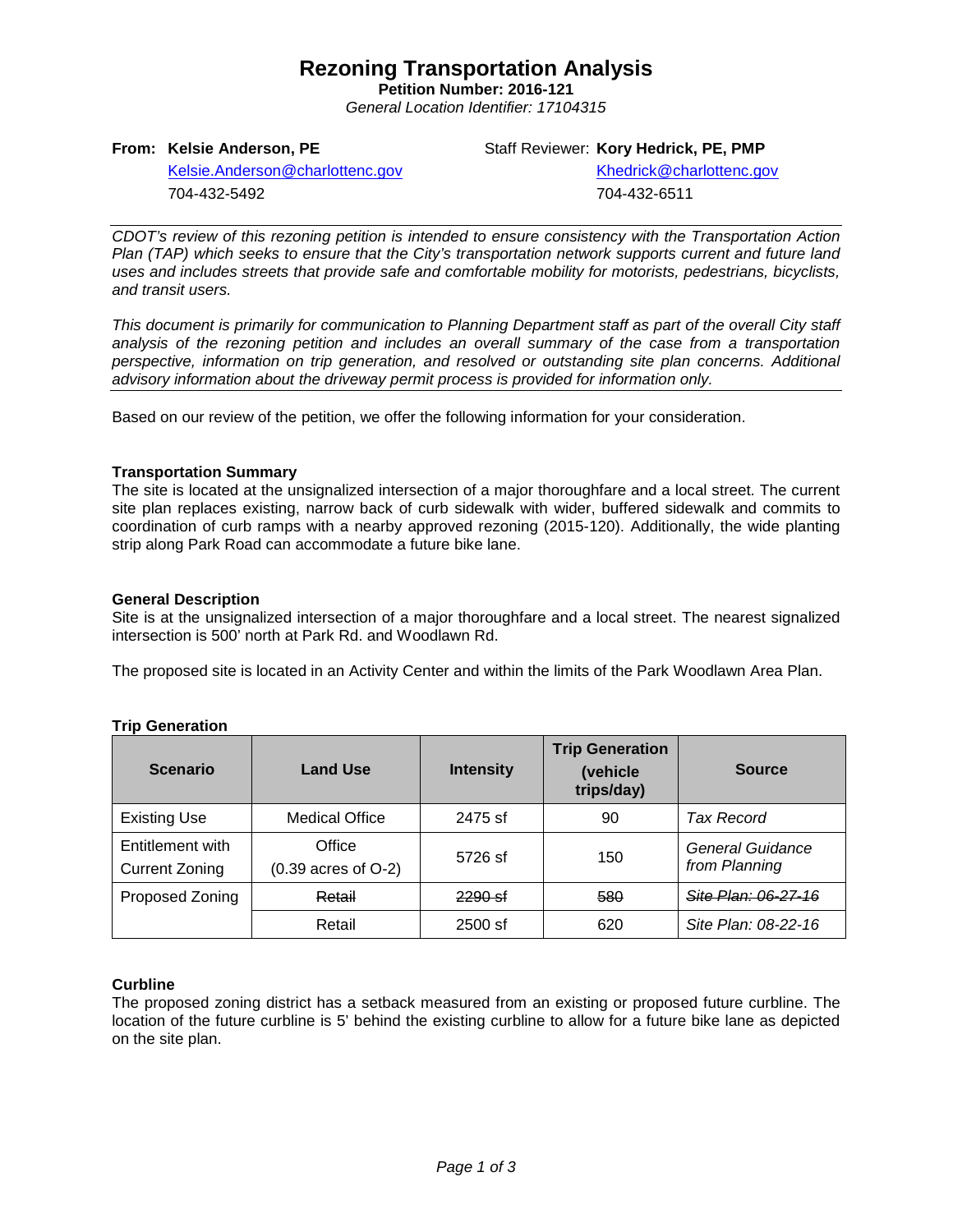## **Rezoning Transportation Analysis Petition Number: 2016-121** *General Location Identifier: 17104315*

#### **Resolved Issues**

1. The petitioner should revise the site plan to show an accessible ramp in the general location as shown below (exact location to be determined during permitting phase) to align with pedestrian refuge island required of Rezoning Petition# 2015-120.



- 2. The petitioner should revise the site plan to replace the existing back of curb sidewalk on Montford Road (and remove associated notes for sidewalk to remain in place) and install an 8' planting strip and 8' sidewalk with minimum disturbance the existing trees. This reflects what happened directly across the street with Rezoning Petition 2015-053.
- 3. The petitioner should revise the site plan to add a note specifying dedication and fee simple conveyance of all rights of way to the City before the site's first building certificate of occupancy is issued. CDOT requests that right of way be dedicated at a location 2' behind proposed sidewalk.

## **Outstanding Issues**

1. The petitioner should revise the site plan to add a note specifying all transportation improvements will be constructed and approved before the site's first building certificate of occupancy is issued.

## **Advisory Information**

The following are requirements of the developer that must be satisfied prior to driveway permit approval. We recommend that the petitioner reflect these on the rezoning plan as-appropriate.

- 1. According to the City of Charlotte's Driveway Regulations, CDOT has the authority to regulate/approve all private street/driveway and public street connections to the right-of-way of a street under the regulatory jurisdiction of the City of Charlotte.
- 2. Adequate sight triangles must be reserved at the existing/proposed street entrance(s). Two 35' x 35' sight triangles (and two 10' x 70' sight triangles on North Carolina Department of Transportation on NCDOT maintained streets) are required for the entrance(s) to meet requirements. All proposed trees, berms, walls, fences, and/or identification signs must not interfere with sight distance at the entrance(s). Such items should be identified on the site plan.